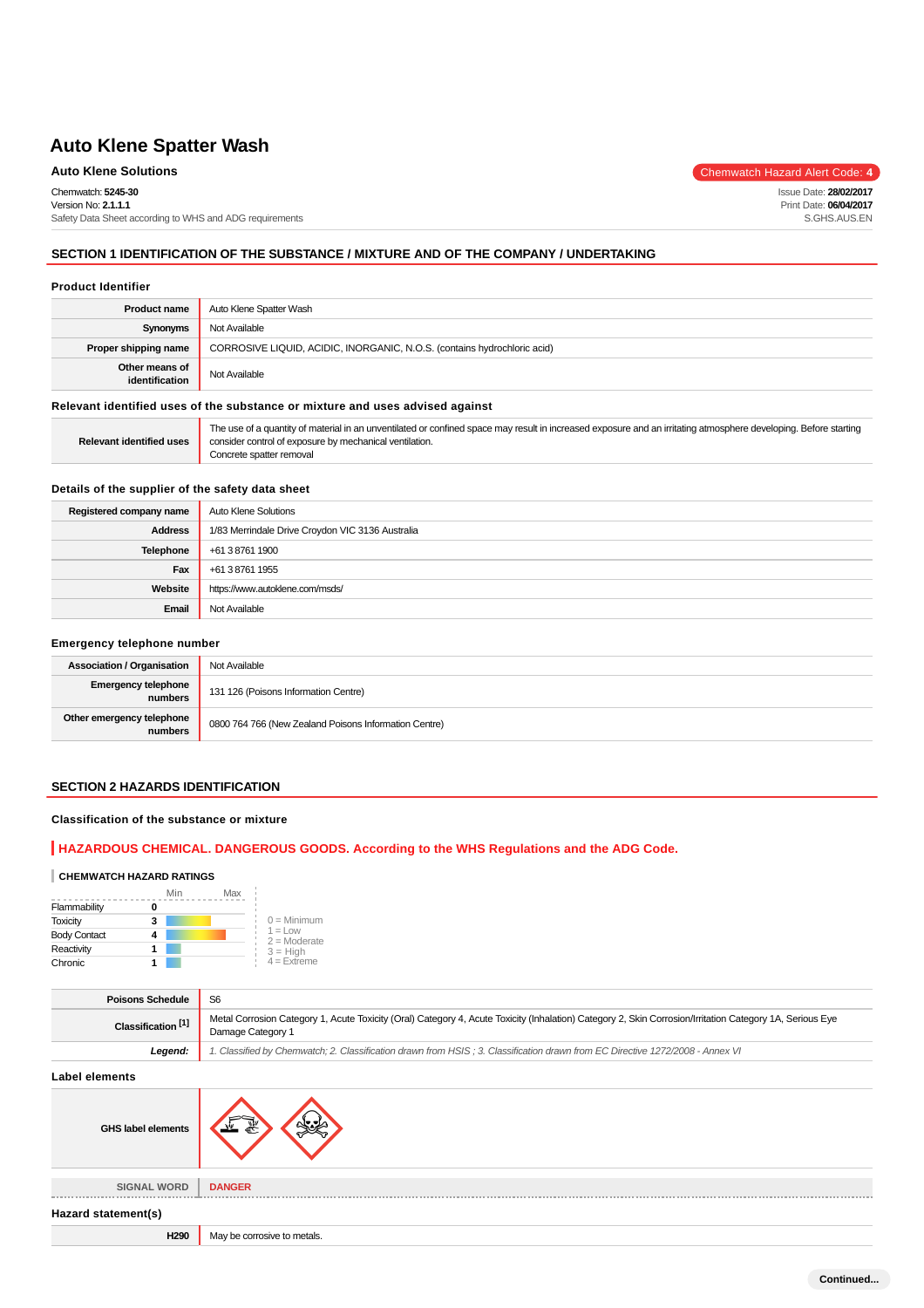| H302                                         | Harmful if swallowed.                                                      |  |
|----------------------------------------------|----------------------------------------------------------------------------|--|
| H330                                         | Fatal if inhaled.                                                          |  |
| H314                                         | Causes severe skin burns and eye damage.                                   |  |
| <b>Precautionary statement(s) Prevention</b> |                                                                            |  |
| P <sub>260</sub>                             | Do not breathe dust/fume/gas/mist/vapours/spray.                           |  |
| P271                                         | Use only outdoors or in a well-ventilated area.                            |  |
| P280                                         | Wear protective gloves/protective clothing/eye protection/face protection. |  |
| P234                                         | Keep only in original container.                                           |  |
| P270                                         | Do not eat, drink or smoke when using this product.                        |  |
| P284                                         | Wear respiratory protection.                                               |  |

### **Precautionary statement(s) Response**

| P301+P330+P331 | IF SWALLOWED: Rinse mouth. Do NOT induce vomiting.                                                                               |  |
|----------------|----------------------------------------------------------------------------------------------------------------------------------|--|
| P303+P361+P353 | IF ON SKIN (or hair): Remove/Take off immediately all contaminated clothing. Rinse skin with water/shower.                       |  |
| P304+P340      | IF INHALED: Remove victim to fresh air and keep at rest in a position comfortable for breathing.                                 |  |
| P305+P351+P338 | IF IN EYES: Rinse cautiously with water for several minutes. Remove contact lenses, if present and easy to do. Continue rinsing. |  |
| P310           | Immediately call a POISON CENTER or doctor/physician.                                                                            |  |
| P363           | Wash contaminated clothing before reuse.                                                                                         |  |
| P390           | Absorb spillage to prevent material damage.                                                                                      |  |

## **Precautionary statement(s) Storage**

| P403+P233 | Store in a well-ventilated place.<br>. Keep container tightly closed.<br>. |
|-----------|----------------------------------------------------------------------------|
| P405      | こもへい<br>red up                                                             |

### **Precautionary statement(s) Disposal**

**P501** Dispose of contents/container in accordance with local regulations.

## **SECTION 3 COMPOSITION / INFORMATION ON INGREDIENTS**

### **Substances**

See section below for composition of Mixtures

#### **Mixtures**

| <b>CAS No</b> | %[weight] | Name                                       |
|---------------|-----------|--------------------------------------------|
| 7647-01-0     | >60       | hydrochloric acid                          |
| 7732-18-5     | $30 - 40$ | water                                      |
|               | balance   | Ingredients determined not to be hazardous |

## **SECTION 4 FIRST AID MEASURES**

### **Description of first aid measures**

| <b>Eye Contact</b>  | If this product comes in contact with the eyes:<br>In mediately hold eyelids apart and flush the eye continuously with running water.<br>Ensure complete irrigation of the eye by keeping eyelids apart and away from eye and moving the eyelids by occasionally lifting the upper and lower lids.<br>► Continue flushing until advised to stop by the Poisons Information Centre or a doctor, or for at least 15 minutes.<br>Transport to hospital or doctor without delay.<br>► Removal of contact lenses after an eye injury should only be undertaken by skilled personnel.                                                                                                                                                                                                                                                                                                                                                                                                                                                                                                                                                                                     |
|---------------------|---------------------------------------------------------------------------------------------------------------------------------------------------------------------------------------------------------------------------------------------------------------------------------------------------------------------------------------------------------------------------------------------------------------------------------------------------------------------------------------------------------------------------------------------------------------------------------------------------------------------------------------------------------------------------------------------------------------------------------------------------------------------------------------------------------------------------------------------------------------------------------------------------------------------------------------------------------------------------------------------------------------------------------------------------------------------------------------------------------------------------------------------------------------------|
| <b>Skin Contact</b> | If skin or hair contact occurs:<br>In Immediately flush body and clothes with large amounts of water, using safety shower if available.<br>• Quickly remove all contaminated clothing, including footwear.<br>► Wash skin and hair with running water. Continue flushing with water until advised to stop by the Poisons Information Centre.<br>Transport to hospital, or doctor.                                                                                                                                                                                                                                                                                                                                                                                                                                                                                                                                                                                                                                                                                                                                                                                   |
| Inhalation          | If fumes or combustion products are inhaled remove from contaminated area.<br>Lay patient down. Keep warm and rested.<br>► Prostheses such as false teeth, which may block airway, should be removed, where possible, prior to initiating first aid procedures.<br>▶ Apply artificial respiration if not breathing, preferably with a demand valve resuscitator, bag-valve mask device, or pocket mask as trained. Perform CPR if<br>necessary.<br>Transport to hospital, or doctor, without delay.<br>Inhalation of vapours or aerosols (mists, fumes) may cause lung oedema.<br>• Corrosive substances may cause lung damage (e.g. lung oedema, fluid in the lungs).<br>As this reaction may be delayed up to 24 hours after exposure, affected individuals need complete rest (preferably in semi-recumbent posture) and must be<br>kept under medical observation even if no symptoms are (yet) manifested.<br>E Before any such manifestation, the administration of a spray containing a dexamethasone derivative or beclomethasone derivative may be considered.<br>This must definitely be left to a doctor or person authorised by him/her.<br>(ICSC13719) |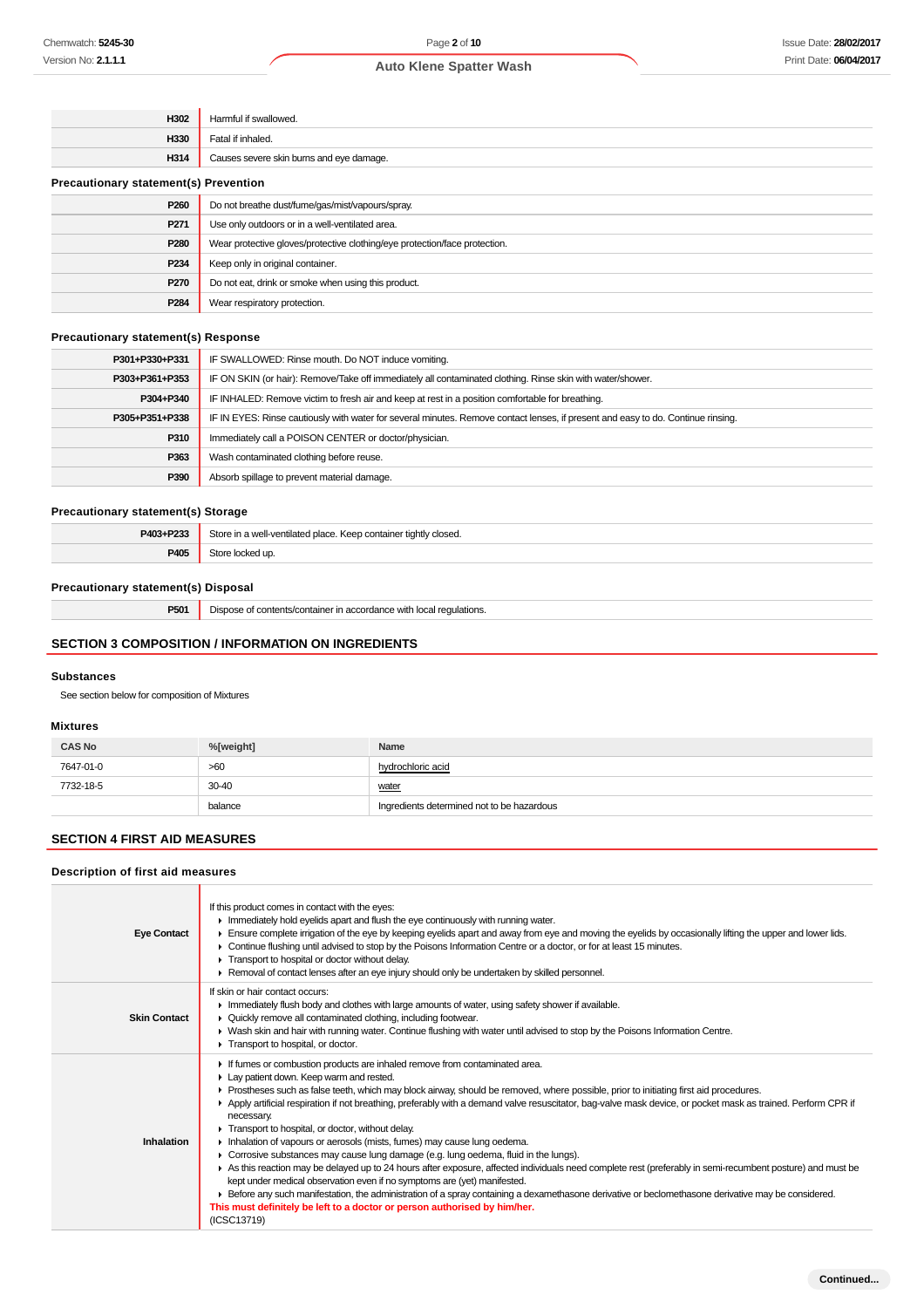**Ingestion For advice, contact a Poisons Information Centre or a doctor at once. I** Urgent hospital treatment is likely to be needed. If swallowed do **NOT** induce vomiting. If vomiting occurs, lean patient forward or place on left side (head-down position, if possible) to maintain open airway and prevent aspiration. ▶ Observe the patient carefully. Never give liquid to a person showing signs of being sleepy or with reduced awareness; i.e. becoming unconscious. Give water to rinse out mouth, then provide liquid slowly and as much as casualty can comfortably drink. **Transport to hospital or doctor without delay.** 

#### **Indication of any immediate medical attention and special treatment needed**

Treat symptomatically.

For acute or short term repeated exposures to strong acids:

- Airway problems may arise from laryngeal edema and inhalation exposure. Treat with 100% oxygen initially.
- Respiratory distress may require cricothyroidotomy if endotracheal intubation is contraindicated by excessive swelling
- Intravenous lines should be established immediately in all cases where there is evidence of circulatory compromise.
- ▶ Strong acids produce a coagulation necrosis characterised by formation of a coagulum (eschar) as a result of the dessicating action of the acid on proteins in specific tissues.

 INGESTION: Immediate dilution (milk or water) within 30 minutes post ingestion is recommended.

- **DO NOT** attempt to neutralise the acid since exothermic reaction may extend the corrosive injury.
- Be careful to avoid further vomit since re-exposure of the mucosa to the acid is harmful. Limit fluids to one or two glasses in an adult.
- Charcoal has no place in acid management.
- Some authors suggest the use of lavage within 1 hour of ingestion.

SKIN:

Skin lesions require copious saline irrigation. Treat chemical burns as thermal burns with non-adherent gauze and wrapping.

- Deep second-degree burns may benefit from topical silver sulfadiazine.
- EYE:

Eye injuries require retraction of the eyelids to ensure thorough irrigation of the conjuctival cul-de-sacs. Irrigation should last at least 20-30 minutes. **DO NOT** use neutralising agents or any other additives. Several litres of saline are required.

- ▶ Cycloplegic drops, (1% cyclopentolate for short-term use or 5% homatropine for longer term use) antibiotic drops, vasoconstrictive agents or artificial tears may be indicated dependent on the severity of the injury.
- Steroid eye drops should only be administered with the approval of a consulting ophthalmologist).

[Ellenhorn and Barceloux: Medical Toxicology]

If exposure has been severe and/or symptoms marked, observation in hospital for 48 hours should be considered due to possibility of delayed pulmonary oedema.

#### **SECTION 5 FIREFIGHTING MEASURES**

#### **Extinguishing media**

- Water spray or fog.
- Foam.
- Dry chemical powder.
- BCF (where regulations permit).
- ▶ Carbon dioxide.

#### **Special hazards arising from the substrate or mixture**

| <b>Fire Incompatibility</b>  | None known.                                                                                                                                                                                                                                                                                                                                                                                                                                                                                                                |
|------------------------------|----------------------------------------------------------------------------------------------------------------------------------------------------------------------------------------------------------------------------------------------------------------------------------------------------------------------------------------------------------------------------------------------------------------------------------------------------------------------------------------------------------------------------|
| Advice for firefighters      |                                                                                                                                                                                                                                                                                                                                                                                                                                                                                                                            |
| <b>Fire Fighting</b>         | Alert Fire Brigade and tell them location and nature of hazard.<br>▶ Wear full body protective clothing with breathing apparatus.<br>► Prevent, by any means available, spillage from entering drains or water course.<br>▶ Use fire fighting procedures suitable for surrounding area.<br>Do not approach containers suspected to be hot.<br>▶ Cool fire exposed containers with water spray from a protected location.<br>If safe to do so, remove containers from path of fire.                                         |
| <b>Fire/Explosion Hazard</b> | $\triangleright$ Non combustible.<br>Not considered to be a significant fire risk.<br>Acids may react with metals to produce hydrogen, a highly flammable and explosive gas.<br>► Heating may cause expansion or decomposition leading to violent rupture of containers.<br>• May emit corrosive, poisonous fumes. May emit acrid smoke.<br>Decomposition may produce toxic fumes of:<br>hydrogen chloride<br>Contains low boiling substance: Closed containers may rupture due to pressure buildup under fire conditions. |
| <b>HAZCHEM</b>               | 2X                                                                                                                                                                                                                                                                                                                                                                                                                                                                                                                         |

### **SECTION 6 ACCIDENTAL RELEASE MEASURES**

**Personal precautions, protective equipment and emergency procedures**

See section 8

### **Environmental precautions**

**Minor Spills**

See section 12

### **Methods and material for containment and cleaning up**

Drains for storage or use areas should have retention basins for pH adjustments and dilution of spills before discharge or disposal of material.

**Check regularly for spills and leaks.** 

#### Clean up all spills immediately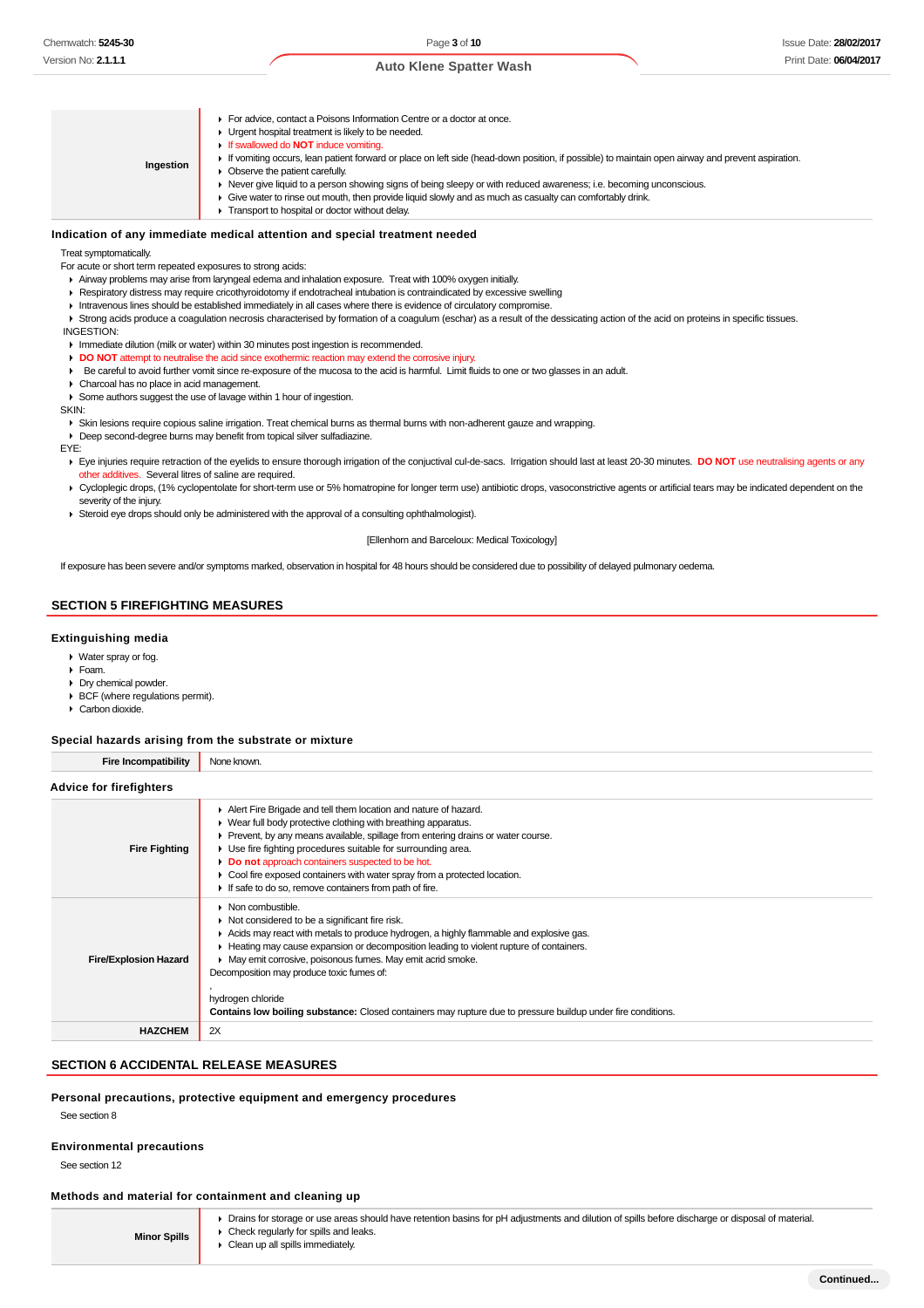|                     | Avoid breathing vapours and contact with skin and eyes.                                      |
|---------------------|----------------------------------------------------------------------------------------------|
|                     | $\triangleright$ Control personal contact with the substance, by using protective equipment. |
|                     | Contain and absorb spill with sand, earth, inert material or vermiculite.                    |
|                     | $\triangleright$ Wipe up.                                                                    |
|                     | • Place in a suitable, labelled container for waste disposal.                                |
|                     | $\triangleright$ Clear area of personnel and move upwind.                                    |
|                     | Alert Fire Brigade and tell them location and nature of hazard.                              |
|                     | $\blacktriangleright$ Wear full body protective clothing with breathing apparatus.           |
| <b>Major Spills</b> | Prevent, by any means available, spillage from entering drains or water course.              |
|                     | Stop leak if safe to do so.                                                                  |
|                     | Contain spill with sand, earth or vermiculite.                                               |
|                     | Collect recoverable product into labelled containers for recycling.                          |

**SECTION 7 HANDLING AND STORAGE**

#### **Precautions for safe handling Contains low boiling substance:** Storage in sealed containers may result in pressure buildup causing violent rupture of containers not rated appropriately. Check for bulging containers. **Vent periodically** Always release caps or seals slowly to ensure slow dissipation of vapours **DO NOT** allow clothing wet with material to stay in contact with skin **Safe handling** Avoid all personal contact, including inhalation. Wear protective clothing when risk of exposure occurs. Use in a well-ventilated area. **WARNING:** To avoid violent reaction, **ALWAYS** add material to water and **NEVER** water to material.  $\mathbf{r}$ Avoid smoking, naked lights or ignition sources. Avoid contact with incompatible materials. When handling, **DO NOT** eat, drink or smoke. ▶ Store in original containers.  $\blacktriangleright$  Keep containers securely sealed. ► Store in a cool, dry, well-ventilated area. **Other information** Store away from incompatible materials and foodstuff containers. Protect containers against physical damage and check regularly for leaks. Observe manufacturer's storage and handling recommendations contained within this SDS. **Conditions for safe storage, including any incompatibilities**

| Suitable container      | DO NOT use aluminium or galvanised containers<br>$\triangleright$ Check regularly for spills and leaks<br>Lined metal can, lined metal pail/ can.<br>• Plastic pail.<br>• Polyliner drum.<br>Packing as recommended by manufacturer.<br>• Check all containers are clearly labelled and free from leaks.<br>For low viscosity materials<br>• Drums and jerricans must be of the non-removable head type.<br>• Where a can is to be used as an inner package, the can must have a screwed enclosure.<br>For materials with a viscosity of at least 2680 cSt. (23 deg. C) and solids (between 15 C deg. and 40 deg C.):<br>Removable head packaging;<br>Cans with friction closures and<br>• low pressure tubes and cartridges<br>may be used.<br>Where combination packages are used, and the inner packages are of glass, porcelain or stoneware, there must be sufficient inert cushioning material in<br>contact with inner and outer packages unless the outer packaging is a close fitting moulded plastic box and the substances are not incompatible with the<br>plastic.                                                                                                                                                                                                                                                                                                                                                                                                                                                                                                                                                                                                                                                                                                                                                                                                                                                                                                                                                                                                                                                                                                                                                      |
|-------------------------|--------------------------------------------------------------------------------------------------------------------------------------------------------------------------------------------------------------------------------------------------------------------------------------------------------------------------------------------------------------------------------------------------------------------------------------------------------------------------------------------------------------------------------------------------------------------------------------------------------------------------------------------------------------------------------------------------------------------------------------------------------------------------------------------------------------------------------------------------------------------------------------------------------------------------------------------------------------------------------------------------------------------------------------------------------------------------------------------------------------------------------------------------------------------------------------------------------------------------------------------------------------------------------------------------------------------------------------------------------------------------------------------------------------------------------------------------------------------------------------------------------------------------------------------------------------------------------------------------------------------------------------------------------------------------------------------------------------------------------------------------------------------------------------------------------------------------------------------------------------------------------------------------------------------------------------------------------------------------------------------------------------------------------------------------------------------------------------------------------------------------------------------------------------------------------------------------------------------------------------|
| Storage incompatibility | In organic acids are generally soluble in water with the release of hydrogen ions. The resulting solutions have pH's of less than 7.0.<br>Inorganic acids neutralise chemical bases (for example: amines and inorganic hydroxides) to form salts - neutralisation can generate dangerously large<br>amounts of heat in small spaces.<br>F The dissolution of inorganic acids in water or the dilution of their concentrated solutions with additional water may generate significant heat.<br>The addition of water to inorganic acids often generates sufficient heat in the small region of mixing to cause some of the water to boil explosively. The<br>resulting "bumping" can spatter the acid.<br>Inorganic acids react with active metals, including such structural metals as aluminum and iron, to release hydrogen, a flammable gas.<br>Hydrogen chloride:<br>F reacts strongly with strong oxidisers (releasing chlorine gas), acetic anhydride, caesium cyanotridecahydrodecaborate(2-), ethylidene difluoride, hexalithium<br>disilicide, metal acetylide, sodium, silicon dioxide, tetraselenium tetranitride, and many organic materials<br>is incompatible with alkaline materials, acetic anhydride, acetylides, aliphatic amines, alkanolamines, alkylene oxides, aluminium, aluminium-titanium alloys,<br>aromatic amines, amines, amides, 2-aminoethanol, ammonia, ammonium hydroxide, borides, calcium phosphide, carbides, carbonates, cyanides,<br>chlorosulfonic acid, ethylenediamine, ethyleneimine, epichlorohydrin, formaldehyde, isocyanates, metals, metal oxides, metal hydroxides, metal acetylides,<br>metal carbides, oleum, organic anhydrides, potassium permanganate, perchloric acid, phosphides, 3-propiolactone, silicides, sulfides, sulfites, sulfuric acid,<br>uranium phosphide, vinyl acetate, vinylidene fluoride<br>A attacks most metals forming flammable hydrogen gas, and some plastics, rubbers and coatings<br>reacts with zinc, brass, galvanised iron, aluminium, copper and copper alloys<br>$\blacktriangleright$ Reacts vigorously with alkalis<br>► Reacts with mild steel, galvanised steel / zinc producing hydrogen gas which may form an explosive mixture with air. |

### **SECTION 8 EXPOSURE CONTROLS / PERSONAL PROTECTION**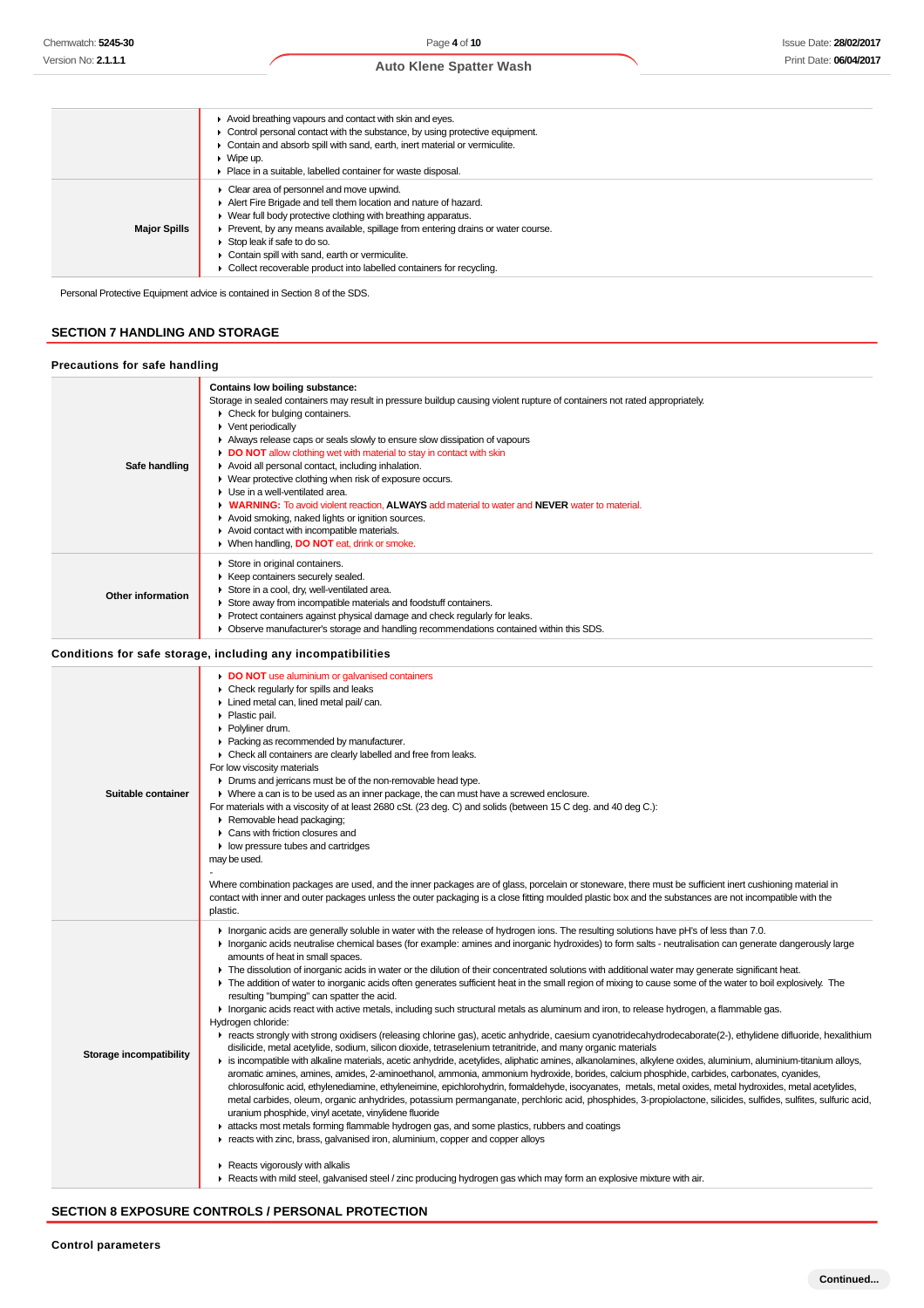### **OCCUPATIONAL EXPOSURE LIMITS (OEL)**

| <b>INGREDIENT DATA</b>       |                   |                      |               |               |                                         |               |
|------------------------------|-------------------|----------------------|---------------|---------------|-----------------------------------------|---------------|
| Source                       | Ingredient        | <b>Material name</b> | <b>TWA</b>    | <b>STEL</b>   | Peak                                    | <b>Notes</b>  |
| Australia Exposure Standards | hydrochloric acid | Hydrogen chloride    | Not Available | Not Available | $7.5 \,\mathrm{mq/m}3/5 \,\mathrm{ppm}$ | Not Available |
| <b>EMERGENCY LIMITS</b>      |                   |                      |               |               |                                         |               |

| LIVILINGLING I LIIVILIG |                                           |                     |  |               |               |
|-------------------------|-------------------------------------------|---------------------|--|---------------|---------------|
| Ingredient              | <b>Material name</b>                      | TEEL-1              |  | TEEL-2        | TEEL-3        |
| hydrochloric acid       | Hydrogen chloride; (Hydrochloric acid)    | Not Available       |  | Not Available | Not Available |
| hydrochloric acid       | Deuterochloric acid; (Deuterium chloride) | $1.8$ ppm           |  | 22 ppm        | $100$ ppm     |
|                         |                                           |                     |  |               |               |
| Ingredient              | <b>Original IDLH</b>                      | <b>Revised IDLH</b> |  |               |               |
| hydrochloric acid       | $100$ ppm                                 | 50 ppm              |  |               |               |
| water                   | Not Available                             | Not Available       |  |               |               |

#### **Exposure controls**

| Appropriate engineering<br>controls | Engineering controls are used to remove a hazard or place a barrier between the worker and the hazard. Well-designed engineering controls can be highly<br>effective in protecting workers and will typically be independent of worker interactions to provide this high level of protection.<br>The basic types of engineering controls are:<br>Process controls which involve changing the way a job activity or process is done to reduce the risk.<br>Enclosure and/or isolation of emission source which keeps a selected hazard "physically" away from the worker and ventilation that strategically "adds" and<br>"removes" air in the work environment. Ventilation can remove or dilute an air contaminant if designed properly. The design of a ventilation system must match<br>the particular process and chemical or contaminant in use.<br>Employers may need to use multiple types of controls to prevent employee overexposure.                                                                                                                                         |
|-------------------------------------|-----------------------------------------------------------------------------------------------------------------------------------------------------------------------------------------------------------------------------------------------------------------------------------------------------------------------------------------------------------------------------------------------------------------------------------------------------------------------------------------------------------------------------------------------------------------------------------------------------------------------------------------------------------------------------------------------------------------------------------------------------------------------------------------------------------------------------------------------------------------------------------------------------------------------------------------------------------------------------------------------------------------------------------------------------------------------------------------|
| <b>Personal protection</b>          |                                                                                                                                                                                                                                                                                                                                                                                                                                                                                                                                                                                                                                                                                                                                                                                                                                                                                                                                                                                                                                                                                         |
| Eye and face protection             | ▶ Safety glasses with unperforated side shields may be used where continuous eye protection is desirable, as in laboratories; spectacles are not sufficient<br>where complete eye protection is needed such as when handling bulk-quantities, where there is a danger of splashing, or if the material may be under<br>pressure.<br>• Chemical goggles whenever there is a danger of the material coming in contact with the eyes; goggles must be properly fitted.<br>Full face shield (20 cm, 8 in minimum) may be required for supplementary but never for primary protection of eyes; these afford face protection.<br>Alternatively a gas mask may replace splash goggles and face shields.<br>• Contact lenses may pose a special hazard; soft contact lenses may absorb and concentrate irritants. A written policy document, describing the wearing of<br>lenses or restrictions on use, should be created for each workplace or task. This should include a review of lens absorption and adsorption for the class of<br>chemicals in use and an account of injury experience. |
| <b>Skin protection</b>              | See Hand protection below                                                                                                                                                                                                                                                                                                                                                                                                                                                                                                                                                                                                                                                                                                                                                                                                                                                                                                                                                                                                                                                               |
| Hands/feet protection               | Elbow length PVC gloves<br>▶ When handling corrosive liquids, wear trousers or overalls outside of boots, to avoid spills entering boots.<br>The selection of suitable gloves does not only depend on the material, but also on further marks of quality which vary from manufacturer to manufacturer. Where<br>the chemical is a preparation of several substances, the resistance of the glove material can not be calculated in advance and has therefore to be checked prior<br>to the application.<br>The exact break through time for substances has to be obtained from the manufacturer of the protective gloves and has to be observed when making a final<br>choice.<br>Personal hygiene is a key element of effective hand care. Gloves must only be worn on clean hands. After using gloves, hands should be washed and dried<br>thoroughly. Application of a non-perfumed moisturizer is recommended.<br>Wear safety footwear.                                                                                                                                             |
| <b>Body protection</b>              | See Other protection below                                                                                                                                                                                                                                                                                                                                                                                                                                                                                                                                                                                                                                                                                                                                                                                                                                                                                                                                                                                                                                                              |
| Other protection                    | • Overalls.<br>PVC Apron.<br>PVC protective suit may be required if exposure severe.<br>Eyewash unit.<br>$\blacktriangleright$ Ensure there is ready access to a safety shower.                                                                                                                                                                                                                                                                                                                                                                                                                                                                                                                                                                                                                                                                                                                                                                                                                                                                                                         |
| <b>Thermal hazards</b>              | Not Available                                                                                                                                                                                                                                                                                                                                                                                                                                                                                                                                                                                                                                                                                                                                                                                                                                                                                                                                                                                                                                                                           |

#### **Recommended material(s)**

**GLOVE SELECTION INDEX**

Glove selection is based on a modified presentation of the:

 **"Forsberg Clothing Performance Index".**

 The effect(s) of the following substance(s) are taken into account in the **computergenerated** selection:

Auto Klene Spatter Wash

| <b>Material</b>       | <b>CPI</b> |
|-----------------------|------------|
| <b>BUTYL</b>          | A          |
| <b>NEOPRENE</b>       | A          |
| <b>BUTYL/NEOPRENE</b> | C          |
| <b>HYPALON</b>        | C          |
| NAT+NEOPR+NITRILE     | C          |
| NATURAL RUBBER        | С          |
| NATURAL+NEOPRENE      | C          |

#### **Respiratory protection**

Type B-P Filter of sufficient capacity. (AS/NZS 1716 & 1715, EN 143:2000 & 149:2001, ANSI Z88 or national equivalent)

Where the concentration of gas/particulates in the breathing zone, approaches or exceeds the "Exposure Standard" (or ES), respiratory protection is required.

Degree of protection varies with both face-piece and Class of filter; the nature of protection varies with Type of filter.

| <b>Required Minimum</b><br><b>Protection Factor</b> | <b>Half-Face</b><br>Respirator | <b>Full-Face</b><br>Respirator    | <b>Powered Air</b><br>Respirator       |
|-----------------------------------------------------|--------------------------------|-----------------------------------|----------------------------------------|
| up to $10 \times ES$                                | B-AUS P2                       | ۰                                 | B-PAPR-AUS /<br>Class 1 P <sub>2</sub> |
| up to $50 \times ES$                                | ۰                              | B-AUS / Class 1<br>P <sub>2</sub> | -                                      |
| up to $100 \times ES$                               | ۰                              | <b>B-2 P2</b>                     | B-PAPR-2 P2 ^                          |

^ - Full-face

A(All classes) = Organic vapours, B AUS or B1 = Acid gasses, B2 = Acid gas or hydrogen cyanide(HCN), B3 = Acid gas or hydrogen cyanide(HCN), E = Sulfur dioxide(SO2), G =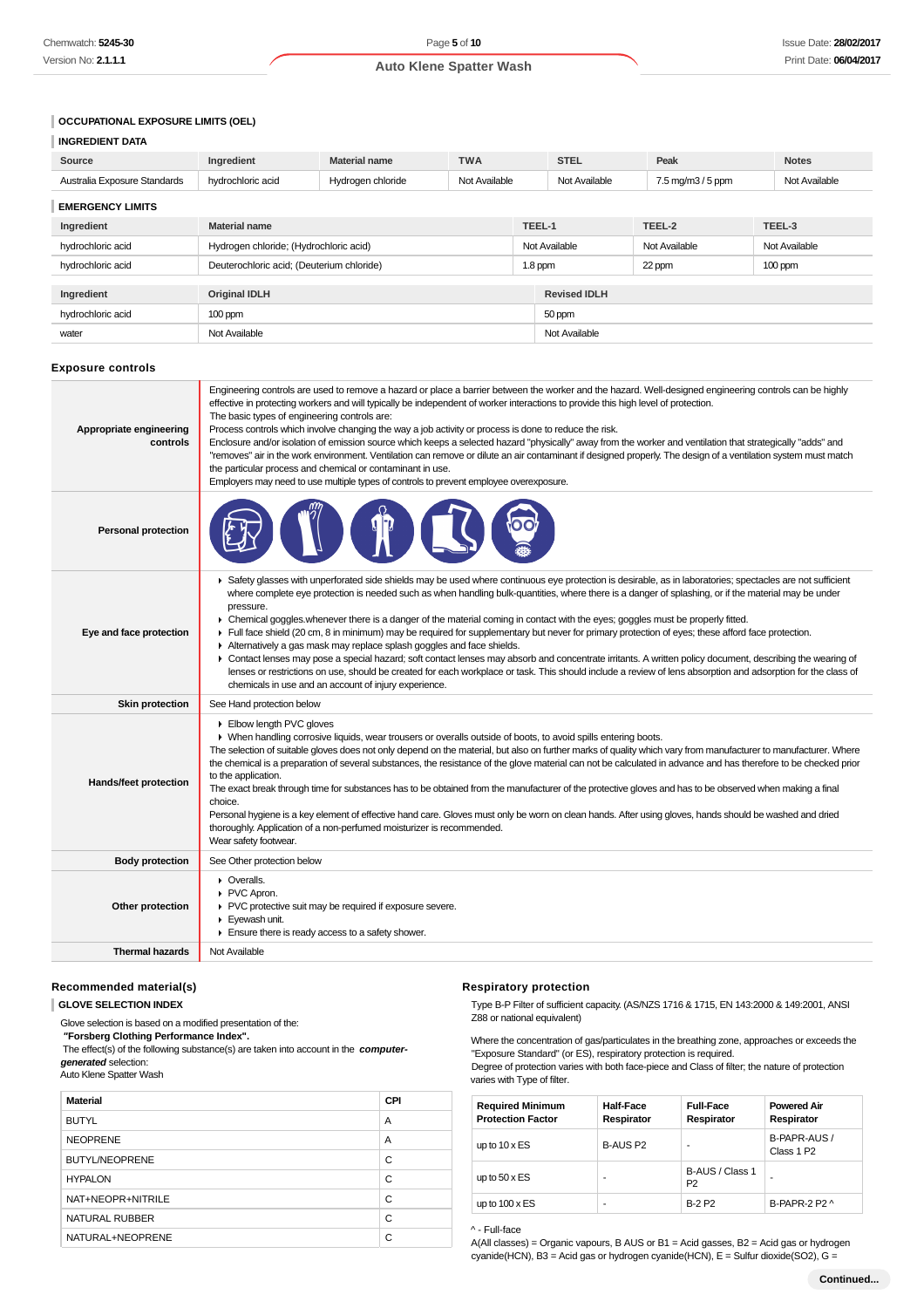| NEOPRENE/NATURAL      | С |
|-----------------------|---|
| <b>NITRILE</b>        | C |
| NITRILE+PVC           | C |
| PE/EVAL/PE            | C |
| <b>PVA</b>            | С |
| <b>PVC</b>            | C |
| SARANEX-23            | C |
| <b>VITON</b>          | С |
| <b>VITON/NEOPRENE</b> | С |

\* CPI - Chemwatch Performance Index

A: Best Selection

B: Satisfactory; may degrade after 4 hours continuous immersion

C: Poor to Dangerous Choice for other than short term immersion

**NOTE**: As a series of factors will influence the actual performance of the glove, a final selection must be based on detailed observation. -

\* Where the glove is to be used on a short term, casual or infrequent basis, factors such as "feel" or convenience (e.g. disposability), may dictate a choice of gloves which might otherwise be unsuitable following long-term or frequent use. A qualified practitioner should be consulted.

#### **SECTION 9 PHYSICAL AND CHEMICAL PROPERTIES**

#### **Information on basic physical and chemical properties**

| Appearance                                      | Clear pale yelow viscous liquid; mixes with water. |                                                   |                |
|-------------------------------------------------|----------------------------------------------------|---------------------------------------------------|----------------|
|                                                 |                                                    |                                                   |                |
| <b>Physical state</b>                           | Liquid                                             | Relative density (Water = $1$ )                   | 1.07           |
| Odour                                           | Not Available                                      | <b>Partition coefficient</b><br>n-octanol / water | Not Available  |
| <b>Odour threshold</b>                          | Not Available                                      | Auto-ignition temperature<br>$(^{\circ}C)$        | Not Applicable |
| pH (as supplied)                                | <1                                                 | Decomposition<br>temperature                      | Not Available  |
| Melting point / freezing<br>point (°C)          | Not Available                                      | <b>Viscosity (cSt)</b>                            | Not Available  |
| Initial boiling point and<br>boiling range (°C) | Not Available                                      | Molecular weight (g/mol)                          | Not Applicable |
| Flash point (°C)                                | Not Applicable                                     | <b>Taste</b>                                      | Not Available  |
| <b>Evaporation rate</b>                         | Not Available                                      | <b>Explosive properties</b>                       | Not Available  |
| Flammability                                    | Not Applicable                                     | <b>Oxidising properties</b>                       | Not Available  |
| Upper Explosive Limit (%)                       | Not Applicable                                     | Surface Tension (dyn/cm or<br>$mN/m$ )            | Not Available  |
| Lower Explosive Limit (%)                       | Not Applicable                                     | <b>Volatile Component (%vol)</b>                  | Not Available  |
| Vapour pressure (kPa)                           | Not Available                                      | Gas group                                         | Not Available  |
| Solubility in water (g/L)                       | Miscible                                           | pH as a solution (1%)                             | Not Available  |
| Vapour density ( $Air = 1$ )                    | Not Available                                      | VOC g/L                                           | Not Available  |

### **SECTION 10 STABILITY AND REACTIVITY**

| Reactivity                                 | See section 7                                   |
|--------------------------------------------|-------------------------------------------------|
| <b>Chemical stability</b>                  | • Contact with alkaline material liberates heat |
| Possibility of hazardous<br>reactions      | See section 7                                   |
| <b>Conditions to avoid</b>                 | See section 7                                   |
| Incompatible materials                     | See section 7                                   |
| <b>Hazardous decomposition</b><br>products | See section 5                                   |

## **SECTION 11 TOXICOLOGICAL INFORMATION**

### **Information on toxicological effects**

| <b>Inhaled</b> | The material can cause respiratory irritation in some persons. The body's response to such irritation can cause further lung damage.<br>Corrosive acids can cause irritation of the respiratory tract, with coughing, choking and mucous membrane damage. There may be dizziness, headache,<br>nausea and weakness.<br>Inhalation of quantities of liquid mist may be extremely hazardous, even lethal due to spasm, extreme irritation of larynx and bronchi, chemical pneumonitis and<br>pulmonary oedema.<br>Hydrogen chloride (HCl) vapour or fumes present a hazard from a single acute exposure. Exposures of 1300 to 2000 ppm have been lethal to humans in a few<br>minutes.<br>Inhalation of HCI may cause choking, coughing, burning sensation and may cause ulceration of the nose, throat and larynx. Fluid on the lungs followed by<br>generalised lung damage may follow.<br>Breathing of HCI vapour may aggravate asthma and inflammatory or fibrotic pulmonary disease. |
|----------------|-----------------------------------------------------------------------------------------------------------------------------------------------------------------------------------------------------------------------------------------------------------------------------------------------------------------------------------------------------------------------------------------------------------------------------------------------------------------------------------------------------------------------------------------------------------------------------------------------------------------------------------------------------------------------------------------------------------------------------------------------------------------------------------------------------------------------------------------------------------------------------------------------------------------------------------------------------------------------------------------|

Agricultural chemicals, K = Ammonia(NH3), Hg = Mercury, NO = Oxides of nitrogen, MB = Methyl bromide, AX = Low boiling point organic compounds(below 65 degC)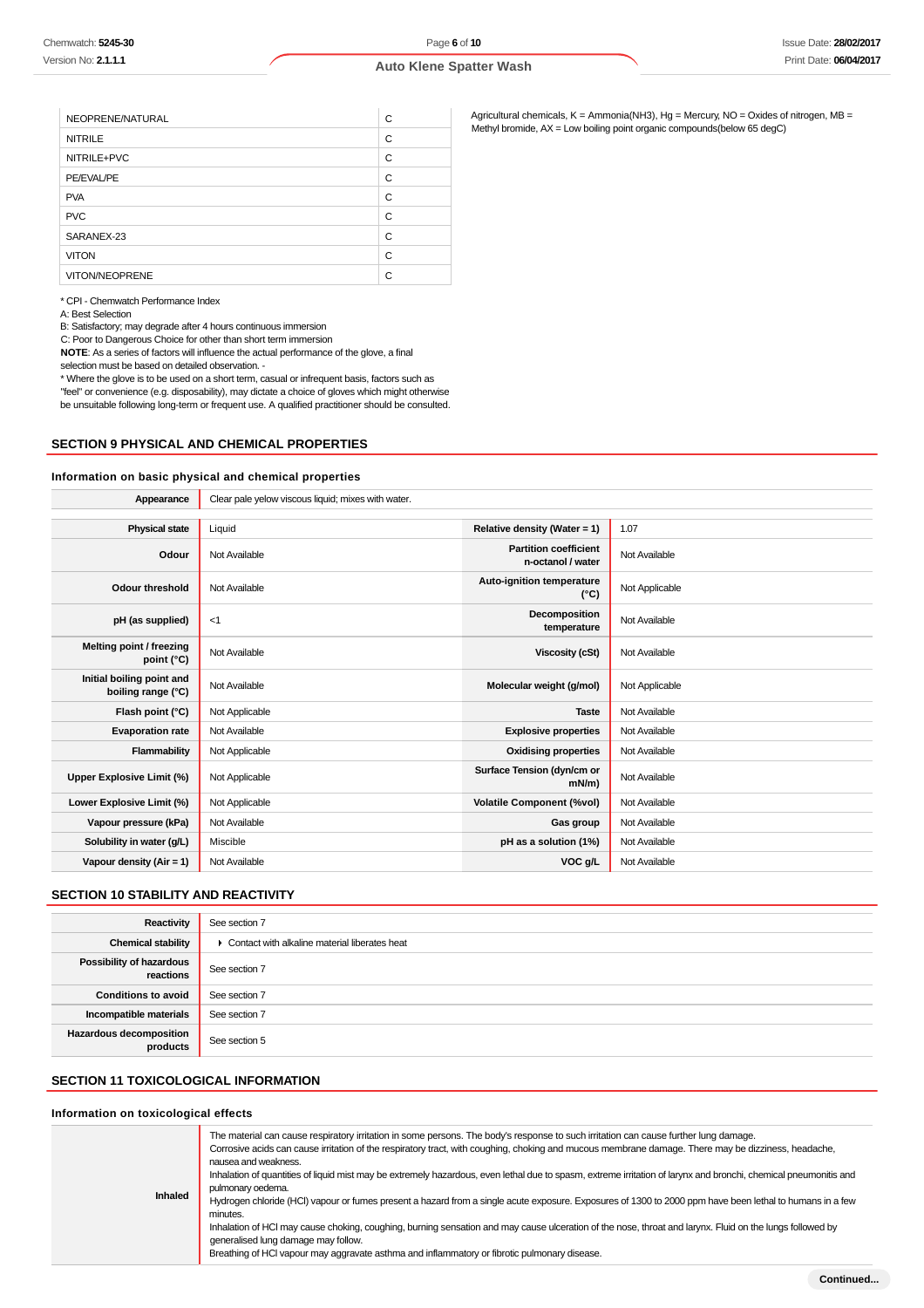|                     | High concentrations cause necrosis of the tracheal and bronchial epithelium, pulmonary oedema, atelectasis and emphysema and damage to the pulmonary<br>blood vessels and liver.                                                                                                                                                                                                                                                                                                                                                                                                                                                                                                                                                                                                                                                                                                                                                                                                                                                                                                                                                                                                             |
|---------------------|----------------------------------------------------------------------------------------------------------------------------------------------------------------------------------------------------------------------------------------------------------------------------------------------------------------------------------------------------------------------------------------------------------------------------------------------------------------------------------------------------------------------------------------------------------------------------------------------------------------------------------------------------------------------------------------------------------------------------------------------------------------------------------------------------------------------------------------------------------------------------------------------------------------------------------------------------------------------------------------------------------------------------------------------------------------------------------------------------------------------------------------------------------------------------------------------|
|                     | Inhalation of aerosols (mists, fumes), generated by the material during the course of normal handling, may produce toxic effects; these may be fatal.<br>Inhalation of the vapour is hazardous and may even be fatal<br>Inhalation of toxic gases may cause:                                                                                                                                                                                                                                                                                                                                                                                                                                                                                                                                                                                                                                                                                                                                                                                                                                                                                                                                 |
|                     | > Central Nervous System effects including depression, headache, confusion, dizziness, stupor, coma and seizures;<br>F respiratory: acute lung swellings, shortness of breath, wheezing, rapid breathing, other symptoms and respiratory arrest;<br>heart: collapse, irregular heartbeats and cardiac arrest;<br>► gastrointestinal: irritation, ulcers, nausea and vomiting (may be bloody), and abdominal pain.                                                                                                                                                                                                                                                                                                                                                                                                                                                                                                                                                                                                                                                                                                                                                                            |
| Ingestion           | Accidental ingestion of the material may be harmful; animal experiments indicate that ingestion of less than 150 gram may be fatal or may produce serious<br>damage to the health of the individual.<br>Ingestion of acidic corrosives may produce burns around and in the mouth, the throat and oesophagus. Immediate pain and difficulties in swallowing and<br>speaking may also be evident.<br>Not normally a hazard due to physical form of product.<br>Considered an unlikely route of entry in commercial/industrial environments                                                                                                                                                                                                                                                                                                                                                                                                                                                                                                                                                                                                                                                     |
| <b>Skin Contact</b> | Skin contact with acidic corrosives may result in pain and burns; these may be deep with distinct edges and may heal slowly with the formation of scar tissue.<br>Skin contact with the material may damage the health of the individual; systemic effects may result following absorption.<br>Open cuts, abraded or irritated skin should not be exposed to this material<br>Entry into the blood-stream, through, for example, cuts, abrasions or lesions, may produce systemic injury with harmful effects. Examine the skin prior to the use<br>of the material and ensure that any external damage is suitably protected.                                                                                                                                                                                                                                                                                                                                                                                                                                                                                                                                                               |
| Eye                 | If applied to the eyes, this material causes severe eye damage.<br>Direct eye contact with acid corrosives may produce pain, tears, sensitivity to light and burns. Mild burns of the epithelia generally recover rapidly and<br>completely.                                                                                                                                                                                                                                                                                                                                                                                                                                                                                                                                                                                                                                                                                                                                                                                                                                                                                                                                                 |
| <b>Chronic</b>      | Repeated or prolonged exposure to acids may result in the erosion of teeth, swelling and/or ulceration of mouth lining. Irritation of airways to lung, with cough,<br>and inflammation of lung tissue often occurs.<br>Long-term exposure to respiratory irritants may result in disease of the airways involving difficult breathing and related systemic problems.<br>There has been some concern that this material can cause cancer or mutations but there is not enough data to make an assessment.<br>Substance accumulation, in the human body, may occur and may cause some concern following repeated or long-term occupational exposure.<br>Chronic minor exposure to hydrogen chloride (HCI) vapour or fume may cause discolouration or erosion of the teeth, bleeding of the nose and gums; and<br>ulceration of the nasal mucous membranes.<br>Repeated exposures of animals to concentrations of about 34 ppm HCl produced no immediate toxic effects.<br>Workers exposed to hydrochloric acid suffered from gastritis and a number of cases of chronic bronchitis have also been reported.<br>Repeated or prolonged exposure to dilute solutions of HCl may cause dermatitis. |
|                     |                                                                                                                                                                                                                                                                                                                                                                                                                                                                                                                                                                                                                                                                                                                                                                                                                                                                                                                                                                                                                                                                                                                                                                                              |

|                                | <b>TOXICITY</b>                                                                                                                                                                                                                 | <b>IRRITATION</b>            |
|--------------------------------|---------------------------------------------------------------------------------------------------------------------------------------------------------------------------------------------------------------------------------|------------------------------|
| <b>Auto Klene Spatter Wash</b> | Not Available                                                                                                                                                                                                                   | Not Available                |
|                                | <b>TOXICITY</b>                                                                                                                                                                                                                 | <b>IRRITATION</b>            |
| hydrochloric acid              | Inhalation (rat) LC50: 3124 ppm/1hr <sup>[2]</sup>                                                                                                                                                                              | Eye (rabbit): 5mg/30s - mild |
|                                | Oral (rat) LD50: 900 mg/kg <sup>[2]</sup>                                                                                                                                                                                       |                              |
|                                | <b>TOXICITY</b>                                                                                                                                                                                                                 | <b>IRRITATION</b>            |
| water                          | Oral (rat) LD50: >90000 mg/kg <sup>[2]</sup>                                                                                                                                                                                    | Not Available                |
|                                |                                                                                                                                                                                                                                 |                              |
| Legend:                        | 1. Value obtained from Europe ECHA Registered Substances - Acute toxicity 2.* Value obtained from manufacturer's SDS. Unless otherwise specified data<br>extracted from RTECS - Register of Toxic Effect of chemical Substances |                              |

| <b>HYDROCHLORIC ACID</b>                       | Asthma-like symptoms may continue for months or even years after exposure to the material ceases. This may be due to a non-allergenic condition known as<br>reactive airways dysfunction syndrome (RADS) which can occur following exposure to high levels of highly irritating compound. Key criteria for the diagnosis<br>of RADS include the absence of preceding respiratory disease, in a non-atopic individual, with abrupt onset of persistent asthma-like symptoms within minutes<br>to hours of a documented exposure to the irritant. A reversible airflow pattern, on spirometry, with the presence of moderate to severe bronchial hyperreactivity<br>on methacholine challenge testing and the lack of minimal lymphocytic inflammation, without eosinophilia, have also been included in the criteria for diagnosis<br>of RADS. RADS (or asthma) following an irritating inhalation is an infrequent disorder with rates related to the concentration of and duration of exposure to the<br>irritating substance. Industrial bronchitis, on the other hand, is a disorder that occurs as result of exposure due to high concentrations of irritating substance<br>(often particulate in nature) and is completely reversible after exposure ceases. The disorder is characterised by dyspnea, cough and mucus production.<br>for acid mists, aerosols, vapours<br>Data from assays for genotoxic activity in vitro suggest that eukaryotic cells are susceptible to genetic damage when the pH falls to about 6.5. Cells from the<br>respiratory tract have not been examined in this respect. Mucous secretion may protect the cells of the airways from direct exposure to inhaled acidic mists, just<br>as mucous plays an important role in protecting the gastric epithelium from its auto-secreted hydrochloric acid. In considering whether pH itself induces<br>genotoxic events in vivo in the respiratory system, comparison should be made with the human stomach, in which gastric juice may be at pH 1-2 under fasting or<br>nocturnal conditions, and with the human urinary bladder, in which the pH of urine can range from <5 to > 7 and normally averages 6.2. Furthermore, exposures<br>to low pH in vivo differ from exposures in vitro in that, in vivo, only a portion of the cell surface is subjected to the adverse conditions, so that perturbation of<br>intracellular homeostasis may be maintained more readily than in vitro.<br>The material may be irritating to the eye, with prolonged contact causing inflammation. Repeated or prolonged exposure to irritants may produce conjunctivitis.<br>The substance is classified by IARC as Group 3:<br>NOT classifiable as to its carcinogenicity to humans.<br>Evidence of carcinogenicity may be inadequate or limited in animal testing. |                                 |                |
|------------------------------------------------|-----------------------------------------------------------------------------------------------------------------------------------------------------------------------------------------------------------------------------------------------------------------------------------------------------------------------------------------------------------------------------------------------------------------------------------------------------------------------------------------------------------------------------------------------------------------------------------------------------------------------------------------------------------------------------------------------------------------------------------------------------------------------------------------------------------------------------------------------------------------------------------------------------------------------------------------------------------------------------------------------------------------------------------------------------------------------------------------------------------------------------------------------------------------------------------------------------------------------------------------------------------------------------------------------------------------------------------------------------------------------------------------------------------------------------------------------------------------------------------------------------------------------------------------------------------------------------------------------------------------------------------------------------------------------------------------------------------------------------------------------------------------------------------------------------------------------------------------------------------------------------------------------------------------------------------------------------------------------------------------------------------------------------------------------------------------------------------------------------------------------------------------------------------------------------------------------------------------------------------------------------------------------------------------------------------------------------------------------------------------------------------------------------------------------------------------------------------------------------------------------------------------------------------------------------------------------------------------------------------------------------------------------------------------------------------------------------------------------------------------------------------------------------------------------------------------------------------------|---------------------------------|----------------|
| <b>HYDROCHLORIC ACID &amp;</b><br><b>WATER</b> | No significant acute toxicological data identified in literature search.                                                                                                                                                                                                                                                                                                                                                                                                                                                                                                                                                                                                                                                                                                                                                                                                                                                                                                                                                                                                                                                                                                                                                                                                                                                                                                                                                                                                                                                                                                                                                                                                                                                                                                                                                                                                                                                                                                                                                                                                                                                                                                                                                                                                                                                                                                                                                                                                                                                                                                                                                                                                                                                                                                                                                                |                                 |                |
|                                                |                                                                                                                                                                                                                                                                                                                                                                                                                                                                                                                                                                                                                                                                                                                                                                                                                                                                                                                                                                                                                                                                                                                                                                                                                                                                                                                                                                                                                                                                                                                                                                                                                                                                                                                                                                                                                                                                                                                                                                                                                                                                                                                                                                                                                                                                                                                                                                                                                                                                                                                                                                                                                                                                                                                                                                                                                                         |                                 |                |
| <b>Acute Toxicity</b>                          | ✓                                                                                                                                                                                                                                                                                                                                                                                                                                                                                                                                                                                                                                                                                                                                                                                                                                                                                                                                                                                                                                                                                                                                                                                                                                                                                                                                                                                                                                                                                                                                                                                                                                                                                                                                                                                                                                                                                                                                                                                                                                                                                                                                                                                                                                                                                                                                                                                                                                                                                                                                                                                                                                                                                                                                                                                                                                       | Carcinogenicity                 | $\circledcirc$ |
| <b>Skin Irritation/Corrosion</b>               | ✔                                                                                                                                                                                                                                                                                                                                                                                                                                                                                                                                                                                                                                                                                                                                                                                                                                                                                                                                                                                                                                                                                                                                                                                                                                                                                                                                                                                                                                                                                                                                                                                                                                                                                                                                                                                                                                                                                                                                                                                                                                                                                                                                                                                                                                                                                                                                                                                                                                                                                                                                                                                                                                                                                                                                                                                                                                       | Reproductivity                  | ◎              |
| <b>Serious Eye</b><br>Damage/Irritation        | ✔                                                                                                                                                                                                                                                                                                                                                                                                                                                                                                                                                                                                                                                                                                                                                                                                                                                                                                                                                                                                                                                                                                                                                                                                                                                                                                                                                                                                                                                                                                                                                                                                                                                                                                                                                                                                                                                                                                                                                                                                                                                                                                                                                                                                                                                                                                                                                                                                                                                                                                                                                                                                                                                                                                                                                                                                                                       | <b>STOT - Single Exposure</b>   | ◎              |
| <b>Respiratory or Skin</b><br>sensitisation    | $\circledcirc$                                                                                                                                                                                                                                                                                                                                                                                                                                                                                                                                                                                                                                                                                                                                                                                                                                                                                                                                                                                                                                                                                                                                                                                                                                                                                                                                                                                                                                                                                                                                                                                                                                                                                                                                                                                                                                                                                                                                                                                                                                                                                                                                                                                                                                                                                                                                                                                                                                                                                                                                                                                                                                                                                                                                                                                                                          | <b>STOT - Repeated Exposure</b> | ◎              |
|                                                |                                                                                                                                                                                                                                                                                                                                                                                                                                                                                                                                                                                                                                                                                                                                                                                                                                                                                                                                                                                                                                                                                                                                                                                                                                                                                                                                                                                                                                                                                                                                                                                                                                                                                                                                                                                                                                                                                                                                                                                                                                                                                                                                                                                                                                                                                                                                                                                                                                                                                                                                                                                                                                                                                                                                                                                                                                         |                                 |                |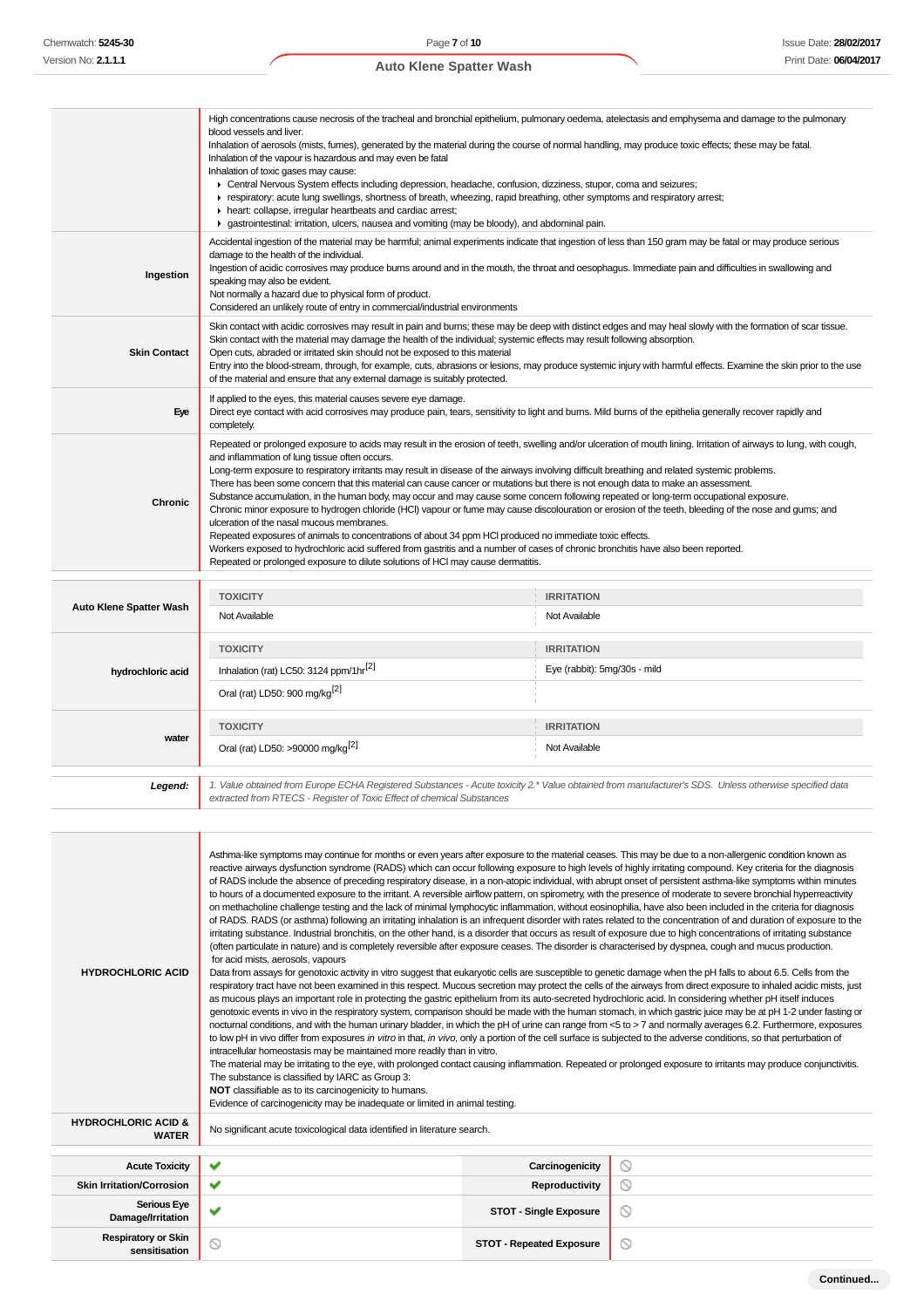**Mutagenicity Aspiration Hazard**  $\circledcirc$ 

Legend:  $\blacktriangleright$  - Data available but does not fill the criteria for classification  $\blacktriangleright$  – Data available to make classification

 $\bigcirc$  – Data Not Available to make classification

#### **SECTION 12 ECOLOGICAL INFORMATION**

### **Toxicity**

| Ingredient        | Endpoint                                                                                                                                                                                                                                                                                                                                                                                        | <b>Test Duration (hr)</b> | <b>Species</b>                | Value               | Source |
|-------------------|-------------------------------------------------------------------------------------------------------------------------------------------------------------------------------------------------------------------------------------------------------------------------------------------------------------------------------------------------------------------------------------------------|---------------------------|-------------------------------|---------------------|--------|
| hydrochloric acid | LC50                                                                                                                                                                                                                                                                                                                                                                                            | 96                        | Fish                          | 70.057mg/L          | 3      |
| hydrochloric acid | <b>EC50</b>                                                                                                                                                                                                                                                                                                                                                                                     | 96                        | Algae or other aquatic plants | 344.947mg/L         | 3      |
| hydrochloric acid | EC50                                                                                                                                                                                                                                                                                                                                                                                            | 9.33                      | Fish                          | 0.014000mg/L        | 4      |
| hydrochloric acid | <b>NOEC</b>                                                                                                                                                                                                                                                                                                                                                                                     | 0.08                      | Fish                          | 10 <sub>mg</sub> /L | 4      |
| Legend:           | Extracted from 1. IUCLID Toxicity Data 2. Europe ECHA Registered Substances - Ecotoxicological Information - Aquatic Toxicity 3. EPIWIN Suite V3.12<br>(QSAR) - Aquatic Toxicity Data (Estimated) 4. US EPA, Ecotox database - Aquatic Toxicity Data 5. ECETOC Aquatic Hazard Assessment Data 6. NITE<br>(Japan) - Bioconcentration Data 7. METI (Japan) - Bioconcentration Data 8. Vendor Data |                           |                               |                     |        |

#### **Ecotoxicity:**

The tolerance of water organisms towards pH margin and variation is diverse. Recommended pH values for test species listed in OECD guidelines are between 6.0 and almost 9. Acute testing with fish showed 96h-LC50 at about pH 3.5

For Chloride: Although inorganic chloride ions are not normally considered toxic they can exist in effluents at acutely toxic levels. Incidental exposure to inorganic chloride may occur in occupational settings where chemicals management policies are improperly applied. The toxicity of chloride salts depends on the counter-ion (cation) present; that of chloride itself is unknown. Chloride toxicity has not been observed in humans except in the special case of impaired sodium chloride metabolism, e.g. in congestive heart failure. Healthy individuals can tolerate the intake of large quantities of chloride provided that there is an intake of fresh water following ingestion. Although excessive intake of drinking-water containing sodium chloride at concentrations above 2.5 g/L has been reported to produce hypertension, this effect is believed to be related to the sodium ion concentration. Chloride concentrations in excess of about 250 mg/L can give rise to detectable taste in water.

Prevent, by any means available, spillage from entering drains or water courses.

**DO NOT** discharge into sewer or waterways.

#### **Persistence and degradability**

| Ingredient        | Persistence: Water/Soil | Persistence: Air |
|-------------------|-------------------------|------------------|
| hydrochloric acid | <b>LOW</b>              | <b>LOW</b>       |
| water             | <b>LOW</b>              | <b>LOW</b>       |

#### **Bioaccumulative potential**

| Ingredient        | <b>Bioaccumulation</b>   |
|-------------------|--------------------------|
| hydrochloric acid | LOW (LogKOW = $0.5392$ ) |
| water             | LOW (LogKOW = $-1.38$ )  |

#### **Mobility in soil**

| Ingredient        | <b>Mobility</b>      |
|-------------------|----------------------|
| hydrochloric acid | LOW ( $KOC = 14.3$ ) |
| water             | LOW ( $KOC = 14.3$ ) |

### **SECTION 13 DISPOSAL CONSIDERATIONS**

#### **Waste treatment methods**

| • Containers may still present a chemical hazard/danger when empty.<br>Return to supplier for reuse/ recycling if possible.<br>Otherwise:<br>If container can not be cleaned sufficiently well to ensure that residuals do not remain or if the container cannot be used to store the same product, then<br>puncture containers, to prevent re-use, and bury at an authorised landfill.<br>• Where possible retain label warnings and SDS and observe all notices pertaining to the product.<br>Legislation addressing waste disposal requirements may differ by country, state and/ or territory. Each user must refer to laws operating in their area. In some<br>areas, certain wastes must be tracked.<br>A Hierarchy of Controls seems to be common - the user should investigate:<br>• Reduction<br>$\blacktriangleright$ Reuse<br>$\triangleright$ Recycling<br>Disposal (if all else fails)<br>This material may be recycled if unused, or if it has not been contaminated so as to make it unsuitable for its intended use. If it has been contaminated, it may be<br>possible to reclaim the product by filtration, distillation or some other means. Shelf life considerations should also be applied in making decisions of this type.<br>Note that properties of a material may change in use, and recycling or reuse may not always be appropriate.<br>DO NOT allow wash water from cleaning or process equipment to enter drains.<br>It may be necessary to collect all wash water for treatment before disposal.<br>In all cases disposal to sewer may be subject to local laws and regulations and these should be considered first.<br>• Where in doubt contact the responsible authority.<br>Recycle wherever possible.<br>• Consult manufacturer for recycling options or consult local or regional waste management authority for disposal if no suitable treatment or disposal facility<br>can be identified.<br>F Treat and neutralise at an approved treatment plant. Treatment should involve: Neutralisation with soda-ash or soda-lime followed by: burial in a land-fill |
|------------------------------------------------------------------------------------------------------------------------------------------------------------------------------------------------------------------------------------------------------------------------------------------------------------------------------------------------------------------------------------------------------------------------------------------------------------------------------------------------------------------------------------------------------------------------------------------------------------------------------------------------------------------------------------------------------------------------------------------------------------------------------------------------------------------------------------------------------------------------------------------------------------------------------------------------------------------------------------------------------------------------------------------------------------------------------------------------------------------------------------------------------------------------------------------------------------------------------------------------------------------------------------------------------------------------------------------------------------------------------------------------------------------------------------------------------------------------------------------------------------------------------------------------------------------------------------------------------------------------------------------------------------------------------------------------------------------------------------------------------------------------------------------------------------------------------------------------------------------------------------------------------------------------------------------------------------------------------------------------------------------------------------------------------------------------------------------------------|
| specifically licensed to accept chemical and / or pharmaceutical wastes or Incineration in a licensed apparatus (after admixture with suitable combustible<br>material).                                                                                                                                                                                                                                                                                                                                                                                                                                                                                                                                                                                                                                                                                                                                                                                                                                                                                                                                                                                                                                                                                                                                                                                                                                                                                                                                                                                                                                                                                                                                                                                                                                                                                                                                                                                                                                                                                                                             |
|                                                                                                                                                                                                                                                                                                                                                                                                                                                                                                                                                                                                                                                                                                                                                                                                                                                                                                                                                                                                                                                                                                                                                                                                                                                                                                                                                                                                                                                                                                                                                                                                                                                                                                                                                                                                                                                                                                                                                                                                                                                                                                      |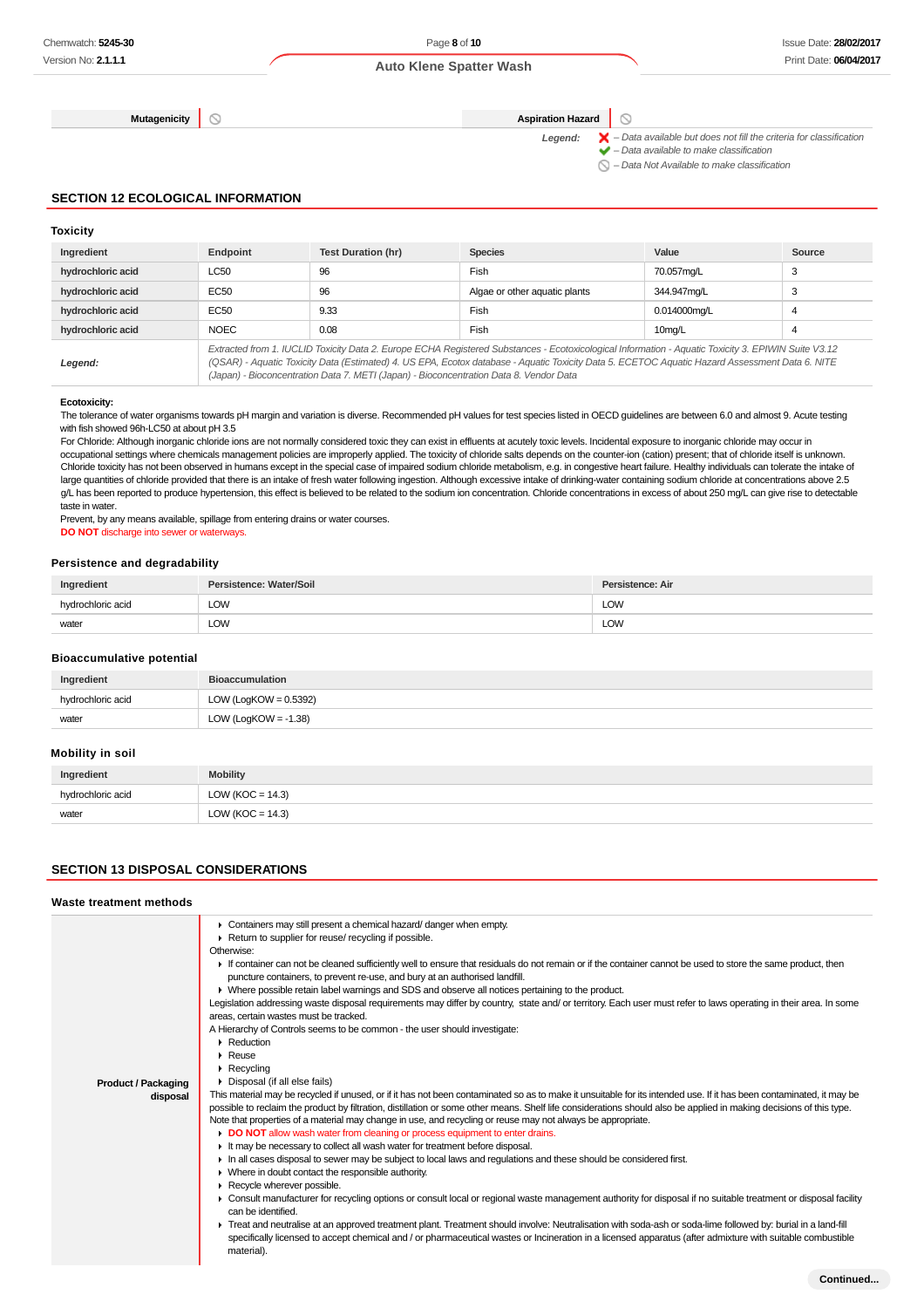Decontaminate empty containers with 5% aqueous sodium hydroxide or soda ash, followed by water. Observe all label safeguards until containers are cleaned and destroyed.

# **SECTION 14 TRANSPORT INFORMATION**

## **Labels Required**



**Marine Pollutant** NO **HAZCHEM** 2X

# **Land transport (ADG)**

| 3264                                                                     |
|--------------------------------------------------------------------------|
| CORROSIVE LIQUID, ACIDIC, INORGANIC, N.O.S. (contains hydrochloric acid) |
| Class<br>8<br>Subrisk<br>Not Applicable                                  |
| $\mathbf{I}$                                                             |
| Not Applicable                                                           |
| Special provisions<br>274<br>Limited quantity<br>1 L                     |
|                                                                          |

### **Air transport (ICAO-IATA / DGR)**

| UN number                    | 3264                                                                                                                                                                                                                                                                                        |                                                               |  |
|------------------------------|---------------------------------------------------------------------------------------------------------------------------------------------------------------------------------------------------------------------------------------------------------------------------------------------|---------------------------------------------------------------|--|
| UN proper shipping name      | Corrosive liquid, acidic, inorganic, n.o.s. * (contains hydrochloric acid)                                                                                                                                                                                                                  |                                                               |  |
| Transport hazard class(es)   | <b>ICAO/IATA Class</b><br>8<br>ICAO / IATA Subrisk<br>Not Applicable<br>8L<br><b>ERG Code</b>                                                                                                                                                                                               |                                                               |  |
| Packing group                |                                                                                                                                                                                                                                                                                             |                                                               |  |
| <b>Environmental hazard</b>  | Not Applicable                                                                                                                                                                                                                                                                              |                                                               |  |
| Special precautions for user | Special provisions<br>Cargo Only Packing Instructions<br>Cargo Only Maximum Qty / Pack<br>Passenger and Cargo Packing Instructions<br>Passenger and Cargo Maximum Qty / Pack<br>Passenger and Cargo Limited Quantity Packing Instructions<br>Passenger and Cargo Limited Maximum Qty / Pack | A3A803<br>855<br>30L<br>851<br>1 <sub>L</sub><br>Y840<br>0.5L |  |

### **Sea transport (IMDG-Code / GGVSee)**

| <b>UN number</b>             | 3264                                                                                           |
|------------------------------|------------------------------------------------------------------------------------------------|
| UN proper shipping name      | CORROSIVE LIQUID, ACIDIC, INORGANIC, N.O.S. (contains hydrochloric acid)                       |
| Transport hazard class(es)   | <b>IMDG Class</b><br>8<br><b>IMDG Subrisk</b><br>Not Applicable                                |
| Packing group                |                                                                                                |
| <b>Environmental hazard</b>  | Not Applicable                                                                                 |
| Special precautions for user | F-A, S-B<br><b>EMS Number</b><br>274<br>Special provisions<br><b>Limited Quantities</b><br>1 L |

## **Transport in bulk according to Annex II of MARPOL and the IBC code**

| Source                                                                          | <b>Product name</b> | <b>Pollution Category</b> | Ship Type |
|---------------------------------------------------------------------------------|---------------------|---------------------------|-----------|
| IMO MARPOL (Annex II) - List<br>of Noxious Liquid Substances<br>Carried in Bulk | Hydrochloric acid   | ∸                         |           |

### **SECTION 15 REGULATORY INFORMATION**